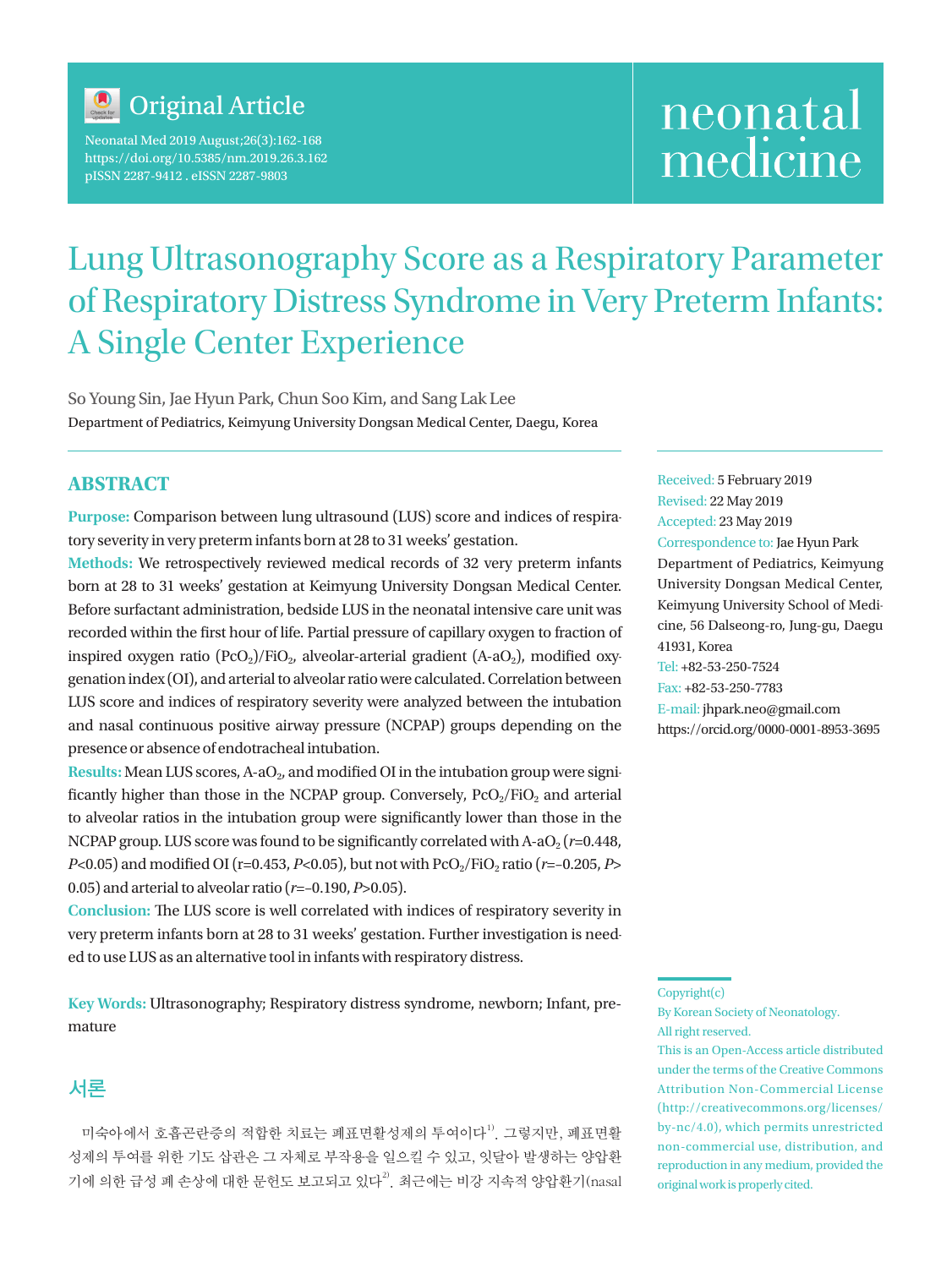continuous positive airway pressure, NCPAP)과 같은 비침습적 환 기가 출생 후 자발호흡을 가진 미숙아의 일차적인 치료로 사용되는 보고들이 있다<sup>3-5)</sup>. 특히 Cochrane 데이터베이스 부석에서 출생 후 즉각적으로 기도 삽관 및 예방적 폐표면활성제를 투여한 경우보다 NCPAP으로 치료한 경우 오히려 폐 손상을 예방할 수 있다고 발표 하였다6). 2016년 발표된 유럽의 호흡곤란증후군(respiratory distress syndrome)의 가이드라인에서 폐표면활성제의 투여가 치료의 중요 한 부분이지만, 전반적인 목표는 가능한 인공 환기를 피하거나 지속 시간을 줄이는 것으로 기술하였다<sup>7)</sup>. 또한, Isayama 등 $8$ 은 메타분석 을 통하여 예방적인 폐표면활성제의 투여가 NCPAP에 비하여 어떠 한 이점도 없다고 보고한다. 이러한 연구 결과들을 토대로, 현재 국 내에서 시행되는 임신나이 30주 미만 또는 출생체중 1,250 g 이하에 서 시행되는 예방적 폐표면활성제의 투여가 정기적으로 이루어져야 하는지에 대한 의문과 함께, 폐표면활성제의 투여를 위한 기도 삽관 의 필요성에 대한 의문을 가지게 된다.

폐 초음파(lung ultrasound, LUS)는 간질 또는 폐포의 패턴이 다르 게 확인되어 정상적으로 기포된 폐를 쉽게 인식할 수 있는 장점이 있 으며<sup>9</sup>, 신생아의 폐질환에 대한 진단적 도구로 LUS가 단순흉부영상 에 비하여 정확성, 신뢰성, 단순성이 높고, 방사선 손상의 위험이 없 다 $10)$ . 이러한 LUS의 장점을 바탕으로, Copetti 등 $11,12$ )은 LUS가 신생 아 호흡곤란에서 관찰되는 양상을 기술하면서, 신생아 호흡곤란증 후군 및 신생아 일과성 빈호흡의 진단에서 LUS가 높은 민감도와 특 이도를 보인다고 발표하였다13). 2015년도 발표된 Standards for the Reporting of Diagnostic Accuracy Studies (STARD) guidelines에 따 라 전향적으로 시행한 호흡곤란증후군의 진단 정확도 연구에 따르 면, LUS score가 산소화지수나 폐표면활성제 투여의 필요성을 예측 한다고 발표되었다<sup>14)</sup>. 국내에서 LUS를 이용한 호흡곤란증후군의 중 등도 평가에 대한 연구는 없지만, 저자들은 LUS가 단일기관에서 출 생한 후기 미숙아에서 호흡곤란에 대한 폐표면활성제의 사용을 줄 이는 데 도움이 되는 것을 이미 밝힌바 있다<sup>15)</sup>. 또한, Kim 등<sup>16)</sup>은 국 내에서 예방적 폐표면활성제의 사용에 대한 보험적용이 허용된 후 부터, 신생아 호흡곤란증후군 진단이 미국이나 일본에 비하여 많이 붙여졌을 가능성을 제시하였다. 이에 저자들은 임신나이 28–31주에 해당하는 극소 미숙아(very preterm infant)에서 LUS를 이용하여 호 흡곤란의 중등도를 평가하고, LUS가 호흡곤란증후군에서 폐표면활 성제의 사용을 위한 보조적인 진단 도구로 사용될 수 있는 가능성을 평가하였다.

### 대상 및 방법

2018년 3월부터 12월까지 계명대학교 동산의료원에서 출생한 임 신나이 28+0–31+6주의 극소 미숙아에서, 2015년도에 개정된 신생아 소생술17)에 근거하여 양압환기에도 불구하고 심박동수가 반복적으 로 무호흡을 동반한 100회/분 미만의 서맥이 발생하였거나, 양압환 기에 반응 없이 심박동수가 지속적으로 100회/분 미만의 서맥이 나 타난 아기들에게 기도 삽관을 시행하였다. LUS는 신생아집중치료 실 입원 1시간 이내, 폐표면활성제를 투여받기 전에 시행되었다. 보 육기 안에서 인공환기 또는 NCPAP 치료를 받는 동안, 2명의 소아청 소년과 전문의 또는 5명의 소아청소년과 전공의에 의하여 ACUSON Sequoia C512 Echocardiography System (Siemens Ultrasound, Mountain View, CA, USA)을 이용하여 고해상도의 10-MHz 선형 프 로브(high-resolution 10-MHz linear probe)로 앙와위에서 경흉부 접근 방법(transthoracic approach)으로 양측 흉부의 3 부위(upper anterior, lower anterior, lateral)에서 촬영하였다. Brat 등<sup>14)</sup>의 연구 를 참고하여, LUS score는 양측 흉부 3 부위에서 촬영된 각각의 영상 을 분석하여, 늑막선 아래에 등거리로 나타나는 일련의 고해상의 수 평선으로 보이는 A선이 보이면 0점, 또는 늑막선으로부터 발생하는 '혜성꼬리(comet-tail)' 형태의 수직선인 B선이 존재하면 1점, 양측 백색 폐병변(bilateral white lung)이 보이면 2점, 대규모 경화(large consolidation) 소견을 보이거나 늑막선 이상이 관찰되면 3점으로 정 하고, 총 6 부위의 점수를 합산하였다.

신생아집중치료실에 입원 후 1시간 이내에 모세혈관을 통하여 채취 된 혈액을 Radiometer ABL80 Flex Blood gas analyzer (Radiometer Medical ApS, Bronshoj, Denmark)로 분석된 결과를 바탕으로, 모세 혈 산소분압(partial pressure of capillary oxygen, PcO2)과 흡입산소 (fraction of inspired oxygen,  $FiO<sub>2</sub>$ )의 비 $(PCO<sub>2</sub>$  to  $FiO<sub>2</sub>$  ratio), NCPAP 의 압력 또는 침습적 인공호흡기의 평균 기도압(mean airway pressure)과 FiO2의 승에 대하여 PcO2의 비율로 정의한 변형된 산소화지 수(oxygenation index), 폐포압(alveolar pressure, PA=FiO2×(760– 47)–PcCO2/0.8)과 PcO2의 차(alveolar-arterial gradient), PcO2와 PA 의 비(arterial to alveolar ratio)를 각각 계산하였다.

다른 연관인자들인 임신나이, 출생체중, 성별, 분만 방법, 다태아, 양수감소증, 산모의 임신성 고혈압, 조기양막파수, 산전스테로이드 사용, 1분/5분 아프가 점수, 폐표면활성제 투여 여부, 반복적인 폐표 면활성제 투여, 인공호흡기 사용기간, 사망 또는 중등도 이상의 기 관지폐이형성증 발생에 대하여 조사하였다. 연구에 등록된 환아는 임신나이 23–31주에 출생한 극소 미숙아로, 출생 후 기도 삽관 또는 NCPAP의 보조호흡기의 치료를 받으면서, LUS의 양측 흉부 3 부위 에서 A선이 없이 백색의 폐병변을 보이거나, 단순흉부영상에서 미 만성의 망상과립상 음영 및 공기-기관지 음영이 보이는 경우를 호흡 곤란증후군으로 정의하고 기도 삽관 후 폐표면활성제를 투여와 동 시에 인공호흡기 치료를 하였다.

통계학적 분석은 IBM SPSS Statistics version 25.0 (IBM Co., Armonk, NY, USA)을 이용하였으며, 연속변수는 independent t-test 를 이용하여 mean±standard deviation으로 표시하였으며, 정규분포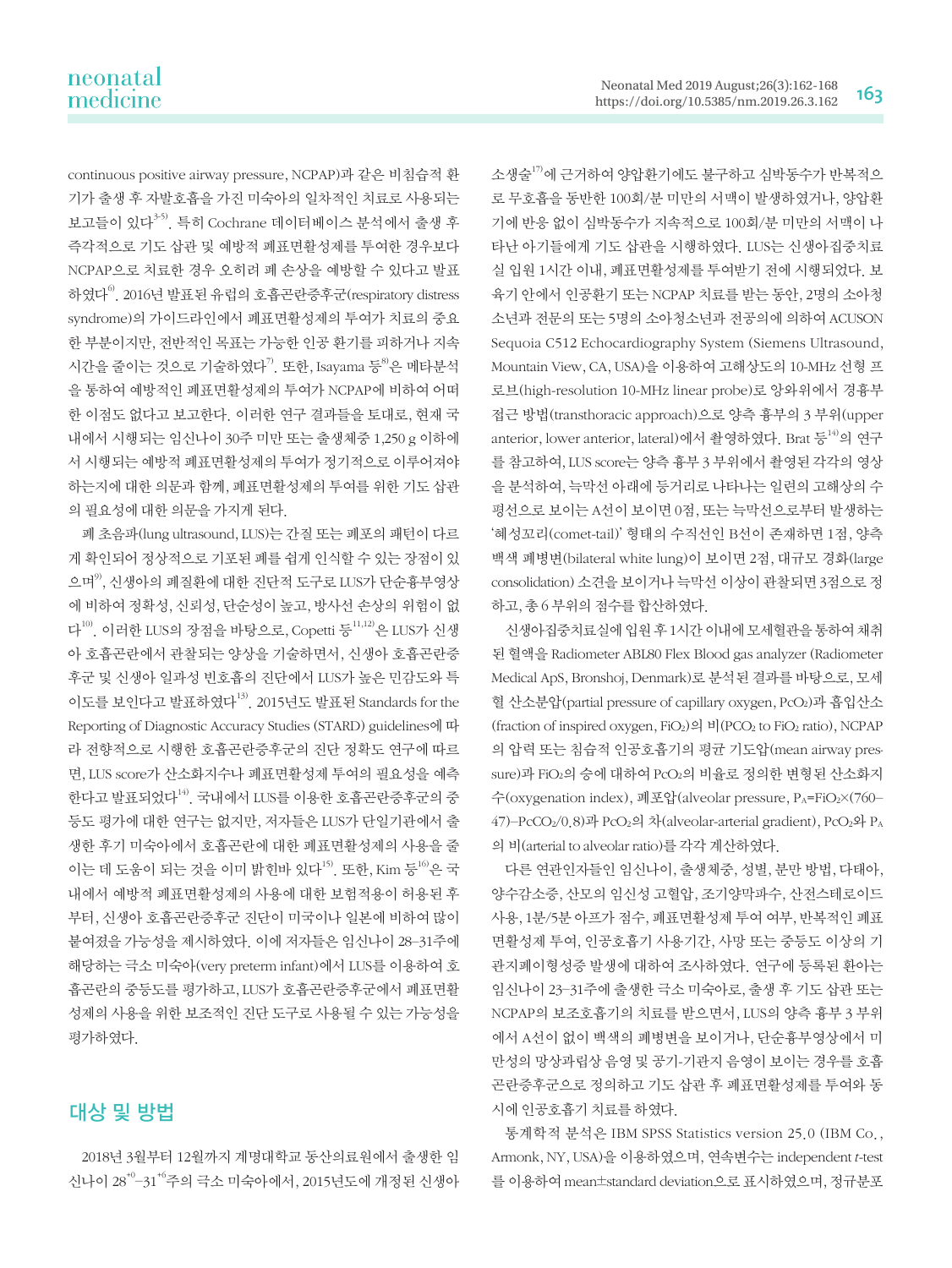를 따르지 않는 연속변수는 Mann-Whitney test를 이용하여 median (interquartile range)로 표시하였다. 범주형 변수는 chi-square test 또 는 Fisher's exact test로 비교하였으며, 상관분석은 Pearson 상관계수 를 이용하였다. P-value가 0.05 미만인 경우 통계학적으로 유의한 것 으로 판정하였다.

본 연구는 후향적 데이터분석연구로 연구자의 동의서 취득이 면 제되며, 연구의 계획은 사전에 계명대학교 동산병원 기관생명윤리 위원회의 승인을 받았다(IRB No. 2019-05-068).

| Table 1. Perinatal Characteristics between Intubation Group |
|-------------------------------------------------------------|
| and NCPAP Group                                             |

| <b>Variable</b>    | <b>Intubation group</b><br>$(n=12)$ | <b>NCPAP</b> group<br>$(n=20)$ | <b>P-value</b> |
|--------------------|-------------------------------------|--------------------------------|----------------|
| $GA$ (wk)          | $29.5 \pm 1.4$                      | $30.2 \pm 1.4$                 | 0.201          |
| Birth weight $(g)$ | 1,317±184                           | $1,451\pm 362$                 | 0.175          |
| Multiple gestation | 4(33.3)                             | 6(30.0)                        | 1.000          |
| Oligohydramnios    | 1(8.3)                              | 1(5.0)                         | 1.000          |
| <b>PIH</b>         | 3(25.0)                             | 5(25.0)                        | 1.000          |
| <b>PROM</b>        | 6(50.0)                             | 8(40.0)                        | 0.581          |
| Antenatal steroid  | 11(91.7)                            | 19(95.0)                       | 1.000          |
| Chorioamnionitis   | 4(33.3)                             | 8(40.0)                        | 1.000          |
| Apgar score, 1 min | $5.3 \pm 1.1$                       | $6.9 \pm 0.9$                  | 0.000          |
| Apgar score, 5 min | $7.4 \pm 0.5$                       | $8.1 \pm 0.6$                  | 0.004          |
| Cesarean delivery  | 12(100.0)                           | 15(75.0)                       | 0.130          |
| Male sex           | 6(50.0)                             | 13(65.0)                       | 0.473          |

Values are expressed as mean±standard deviation or number (%). Abbreviations: NCPAP, nasal continuous positive airway pressure; GA, gestational age; PIH, pregnancy induced hypertension; PROM, premature rupture of membrane.

### 결과

연구 기간 동안 본원에서 출생한 42명의 극소 미숙아에서 출생 후 즉각적인 기도 삽관 후 예방적 폐표면활성제를 투여한 10명은 제외 하였다. 호흡곤란을 보인 32명 중 폐표면활성제를 투여받은 환아는 81.3% (26/32)이었는데, 기도 삽관을 받은 그룹에서 폐표면활성제 투여율은 100% (12/12), 대조군의 폐표면활성제 투여율은 70% (14/ 20)이었다. 반복적인 폐표면활성제 투여는 43.8% (14/32)이었다.

기도 삽관의 여부에 따른 두 그룹에서, 임신나이와 출생체중은 유 의한 차이가 없었지만, 1분/5분 아프가 점수가 기도 삽관 그룹에서 유의하게 낮았다(P<0.05). 두 그룹에서 성별, 분만 방법, 다태아, 양 수감소증, 산모의 임신성 고혈압, 조기양막파수, 산전 스테로이드 사용의 차이는 없었다(P>0.05) (Table 1).

기도 삽관의 여부에 따른 두 그룹에서 호흡곤란의 중등도를 비교 하였는데(Table 2), LUS score와 호흡곤란의 중등도를 나타내는 인 자인 변형된 산소화지수, PA와 PcO2의 차, PcO2와 FiO2의 비, PcO2 와 PA의 비가 기도 삽관 그룹에서 유의하게 높았다(P<0.05). 그렇 지만, 폐표면활성제의 투여 여부, 반복적인 폐표면활성제의 투여 여 부, 보조호흡기의 사용기간, 사망 또는 중등도 이상의 기관지폐이형 성증의 발생 여부에서는 차이가 없었다(P>0.05) (Table 2).

LUS는 변형된 산소화지수(r=0.453, P=0.009)와 PA와 PcO2의 차 (r=0.448, P=0.010)와는 유의한 양의 상관관계를 나타내었다. 그렇 지만, PcO2와 FiO2의 비(r=–0.205, P=0.261)와 PcO2와 PA의 비(r= –0.190, P=0.297)에서는 음의 상관관계를 보였지만, 통계적인 유의 성은 없었다(Figure 1).

| <b>Characteristic</b>              | Intubation group $(n=12)$ | $NCPAP$ group $(n=20)$ | P-value |
|------------------------------------|---------------------------|------------------------|---------|
| Surfactant administered            | 12(100.0)                 | 14(70.0)               | 0.061   |
| Repetitive surfactant administered | 8(66.7)                   | 6(30.0)                | 0.043   |
| Duration of ventilator care (d)    | $40.8 \pm 20.0$           | $25.3 \pm 23.2$        | 0.063   |
| <b>BPD</b> or mortality            | 6(50.0)                   | 7(35.0)                | 0.473   |
| LUS score                          | $12.0(12.0-13.0)$         | $6.0(5.3-12.0)$        | 0.001   |
| $PcO2$ to $FiO2$ ratio             | $153.5(105.8-180.8)$      | 217.5 (159.3-265.8)    | 0.009   |
| Modified oxygenation index         | $9.6(4.7-14.0)$           | $3.4(2.8-4.3)$         | 0.000   |
| Alveolar-arterial gradient         | 141.7 (58.4-202.9)        | $45.4(25.0 - 68.9)$    | 0.005   |
| Arterial to alveolar ratio         | $0.3(0.2-0.4)$            | $0.5(0.4-0.6)$         | 0.004   |

Values are expressed as number (%), mean±standard deviation, or median (interquartile range).

Abbreviations: NCPAP, nasal continuous positive airway pressure; NICU, neonatal intensive care unit; BPD, bronchopulmonary dysplasia; LUS, lung ultrasound; PcO2, partial pressure of capillary oxygen; FiO2, fraction of inspired oxygen.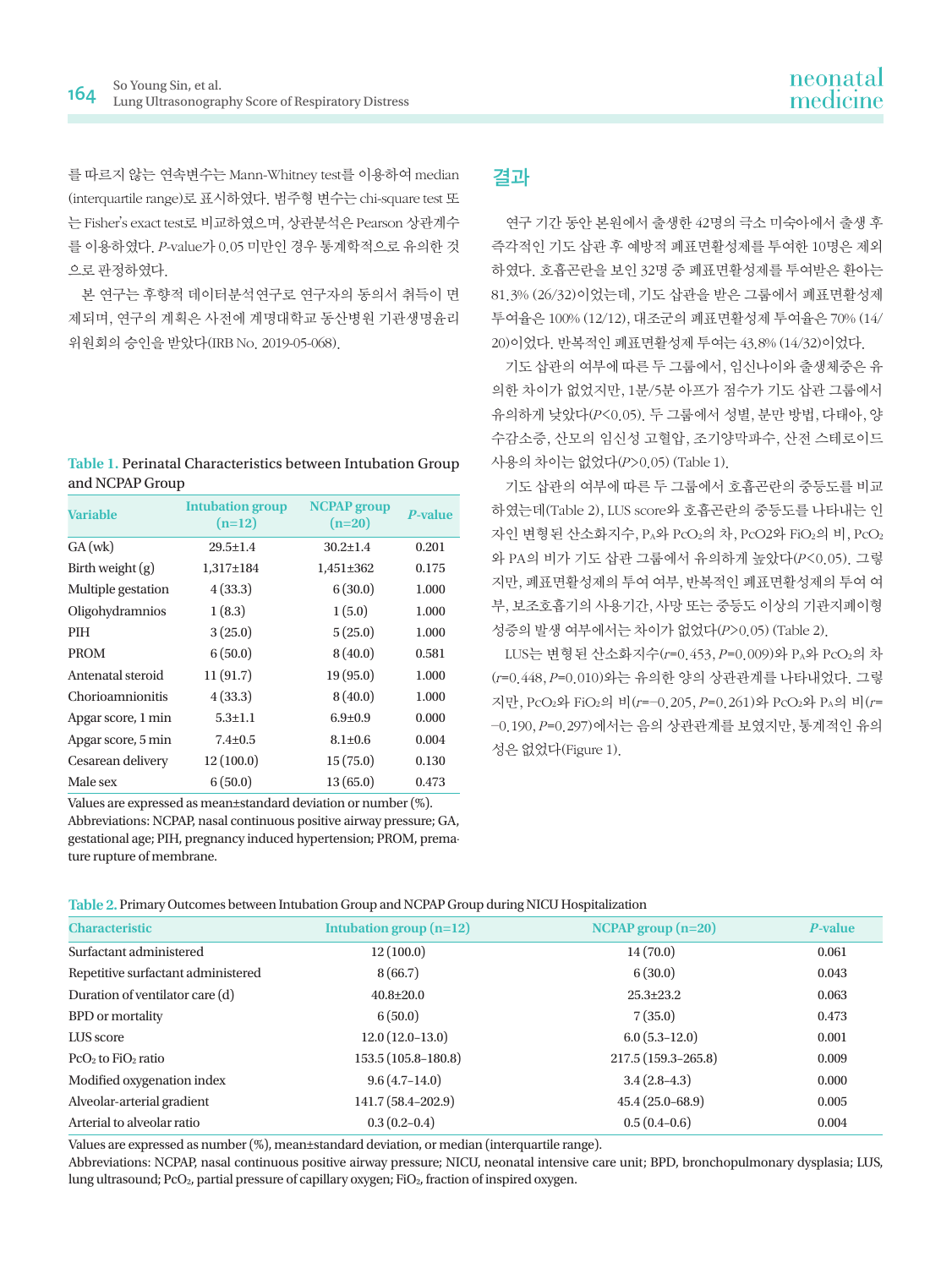# neonatal<br>medicine



**Figure 1.** Relations between lung ultrasound (LUS) score and indices of respiratory severity. (A) Capillary partial pressure of oxygen (PcO<sub>2</sub>) to fraction of inspired oxygen (FiO<sub>2</sub>) ratio. (B) Alveolar-arterial gradient. (C) Modified oxygenation index. (D) Arterial to alveolar ratio. Results of correlation analysis are shown, with r indicating the crude Spearman coefficient.

### 고찰

본 연구에서는 Brat 등<sup>14)</sup>의 LUS score를 이용한 연구를 바탕으로 단일기관에서 임신나이 28–31주의 극소 미숙아에서 호흡곤란의 중 등도를 평가하였고, LUS score가 변형된 산소화지수와 PA와 PcO2의 차와 유의한 양의 상관관계를 나타내었는데, LUS가 극소 미숙아에 서 호흡곤란의 중등도를 평가하는 하나의 도구로 사용될 수 있는 것 으로 나타났다.

 $LUS$ 에 대한 연구로, Brat 등 $^{14}$ 은 출생 후 호흡곤란으로 NCPAP를 시행 받는 임신나이 34주 미만의 미숙아에서 LUS score가 폐표면활

성제의 투여를 잘 예측할 수 있다고 발표하였는데, 산소화를 측정하는 인자로 경피적 산소분압(transcutaneous partial pressure of oxygen) 에 대한 FiO2의 비, 산소화지수, PA와 산소분압의 차, 및 산소분압과 PA의 비를 비교하였다. 본 연구에서는 모세혈 가스분석을 통하여 얻 은 산소분압 및 이산화탄소분압으로 상기 기술한 4가지 인자를 계산 하였고, 이러한 호흡곤란의 중등도를 나타내는 지표들과 LUS score 를 비교하였다.

산소화지수는 국내에서도 호흡곤란증후군을 가진 조산아에서 폐 표면활성제 투여에 대한 치료 효과의 지표로 사용되었다. Kim 등<sup>18)</sup> 은 폐표면활성제 투여 방법에 대한 비교를 위한 지표로 산소화지수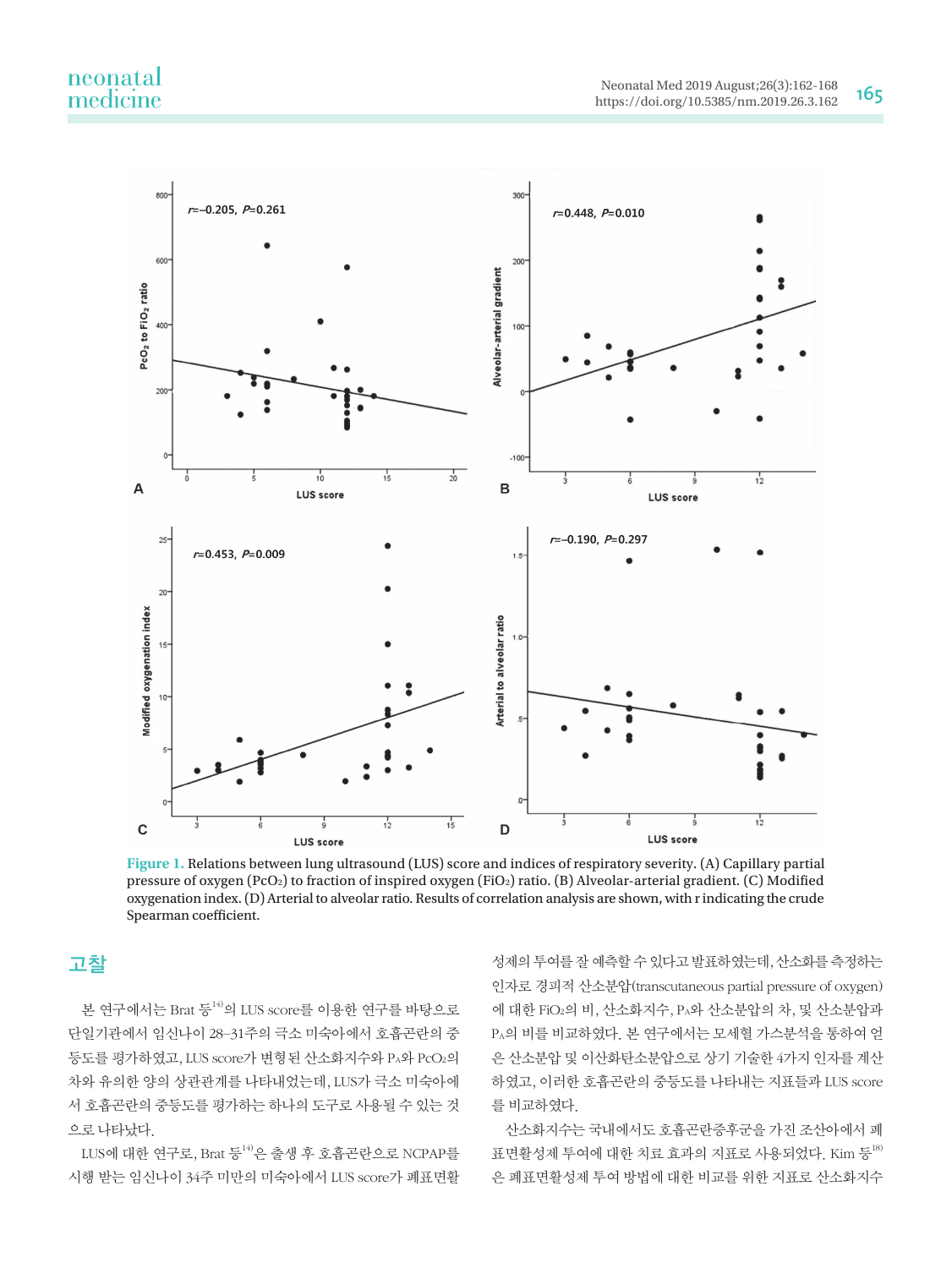및 동맥혈-폐포 산소분압의 비 등을 비교하였다. Jeon 등<sup>19)</sup>은 폐표면 활성제 투여 후 산소화지수의 변화를 비교하였는데, 호흡곤란의 중등 도를 파악하는데 유용한 지표로 사용될 수 있다고 하였다. 이러한 연 구들에서 측정한 산소화지수는 동맥혈 산소분압(partial pressure of arterial oxygen)을 이용하였지만, 본 연구에서는 침습적인 동맥혈을 대신한 본 연구에서는 모세혈관에서 얻은 혈액을 분석한 PcO2를 이 용하여 변형된 산소화지수를 계산하였다.

PA와 산소분압의 차도 이미 호흡곤란에 대한 또 다른 지표로 사용 되었는데20,21), 본 연구에서도 PA와 PcO2의 차가 LUS score와 유의한 양의 상관관계를 나타내었다.

또한, 동맥혈 산소분압과 FiO2의 비도 이미 급성 호흡곤란증후군 의 지표로 사용되었다 $^{22,23)}$ . Narayanan 등 $^{23}$ 은 태변흡입증후군을 가 진 신생아에서 출생 후 첫 24시간 이내에 측정한 동맥혈 산소분압과 FiO2의 비가 사망을 예측하는 좋은 지표라고 기술하였다. 그렇지만, 신생아에서 동맥혈 산소분압은 동맥 카테터를 삽관하거나, 동맥 천자 를 시행하는 침습적인 검사이다. 따라서, 저자들은 임신나이 28–31 주에 출생한 극소 미숙아에서 동맥혈 채취에 대한 침습적인 시술을 지양하고, 변형된 지표인 PcO2에 대한 FiO2의 비를 비교하였다. 최 근 동맥혈을 포함한 침습적인 혈액검사를 줄이는 방향으로, 산소포 화도 측정기를 이용한 말초 관류 지표(peripheral perfusion index) 와 경피적 일산화탄소(transcutaneous carbon monoxide) 등 환자 감시 장치에서 측정된 지표를 이용한 연구도 있다<sup>24-26)</sup>. Ray 등<sup>26)</sup>은 집중치료실에 입원한 소아에서 산소포화도 측정기를 이용하여 비침 습적으로 측정한 혈중 산소포화도(hemoglobin oxygen saturation) 를 이용한 호흡지표가 동맥혈에서 측정한 호흡지표와 비교하여서도 나쁘지 않다고 발표하였다. 미숙아에서도 비침습적인 방법으로 측 정된 호흡지표를 이용한 호흡곤란의 중등도를 분석한 연구가 필요 할 것이다.

본 연구는 호흡곤란증후군에서 폐표면활성제의 투여와 LUS에 대 한 비교 연구가 아니다. 그렇지만, 임신나이 30주 미만 또는 출생체 중 1,250 g 미만의 아기에게 예방적으로 폐표면활성제가 투여되어 야 하는지에 대한 의문이 이 연구를 시행하게 된 다른 배경이기도 하 다. Finer 등<sup>4)</sup>은 임신나이 24-27주에 출생한 환아들에서 NCPAP 그룹 과 폐표면활성제를 투여한 그룹의 사망 또는 기관지폐이형성증 발생 에 차이가 없다고 발표하였다. Dunn 등 이은 임신나이 26-29주에 출생 한 환아들에서 예방적 폐표면활성제를 투여하고 인공환기 치료를 시행한 그룹, 기도 삽관을 통한 폐표면활성제 투여 후 NCPAP를 통 하여 치료한 그룹, NCPAP를 통한 치료를 하면서 필요한 경우 폐표 면활성제를 투여한 그룹으로 나누어 비교하였는데, 초기의 NCPAP 치료가 기도 삽관 및 폐표면활성제의 투여를 줄일 수 있다고 보고 하였다. 그렇지만, 국내 심사평가원 급여기준인 임신나이 30주 미 만 또는 출생체중 1,250 g 이하에서 사용되는 예방적 폐표면활성제 가 오히려 다른 국가에 비하여 폐표면활성제 투여율을 증가시키는

요인일 수 있다. 정확한 폐표면활성제 사용에 대한 객관적인 진단을 위한 추가적인 연구를 위하여, 폐표면활성제 사용을 위한 LUS score 의 절단값(cut-off value)을 분석하고, 추가적으로 폐표면활성제의 투여 방법에 따른 LUS score의 차이를 비교해 볼 필요가 있다.

물론, 본 연구에서 등록된 환아에서 폐표면활성제 투여에 대하여 객관적인 기준이 아닌 LUS 또는 단순흉부영상 소견을 기초로 한 의 사의 주관적 기준으로 투여되었기에, 폐표면활성제 투여에 대한 결 과의 해석에 제한이 많다. 그렇지만, 신생아 호흡곤란증후군에 대 한 단순흉부영상과 LUS의 진단적 민감도를 비교한 연구는 없다. Copetti 등<sup>11)</sup>의 연구에서 호흡곤란증후군에서 LUS를 나타내는 소견 의 민감도와 특이도가 100%로 확인되었지만, 단순흉부영상과의 비 교연구가 아니다. 연구를 시행하는 과정에서 LUS가 다수의 검사자 에 의하여 진행된 점도 검사자에 따른 오류 발생으로 인한 연구 결과 의 해석에 제한이 있다. 이러한 제한점을 고려하여, 보다 객관적인 폐표면활성제 투여를 예측하는 인자로 알려진 안정 미세기포 검사 (stable microbubble test)27), 제대혈의 혈청에서 측정한 폐표면활성 제 단백 A (pulmonary surfactant protein A)<sup>28)</sup>, 제대혈의 혈관내피성 장인자(vascular endothelial growth factor)29), 라멜라 체 수(lamellar body count)<sup>30,31)</sup> 등과 함께 비교 부석을 시행한다면, LUS가 극소 미 숙아에서 폐표면활성제 투여의 여부를 결정하는 도구로 사용될 수 있을 것이다.

본 연구는 단일기관에서 시행된 후향적인 연구로 통계적인 유의 성을 해석하기에 제한이 있지만, LUS가 극소 미숙아에서 호흡곤란 의 중등도를 파악하는 하나의 지표가 될 수 있다는 것을 확인하였 다. 다기관의 전향적인 연구를 통하여, 호흡곤란증후군에서 폐표면 활성제 투여를 위한 보다 객관적인 진단적 도구로 LUS가 사용될 수 있는 근거가 될 연구가 필요할 것이다.

### 이해관계

본 저자는 이 논문과 관련된 이해관계가 없음.

#### **REFERENCES**

- 1. Committee on Fetus and Newborn; American Academy of Pediatrics. Respiratory support in preterm infants at birth. Pediatrics 2014;133:171-4.
- 2. Iliodromiti Z, Zygouris D, Sifakis S, Pappa KI, Tsikouras P, Salakos N, et al. Acute lung injury in preterm fetuses and neonates: mechanisms and molecular pathways. J Matern Fetal Neonatal Med 2013;26:1696-704.
- 3. Morley CJ, Davis PG, Doyle LW, Brion LP, Hascoet JM, Carlin JB,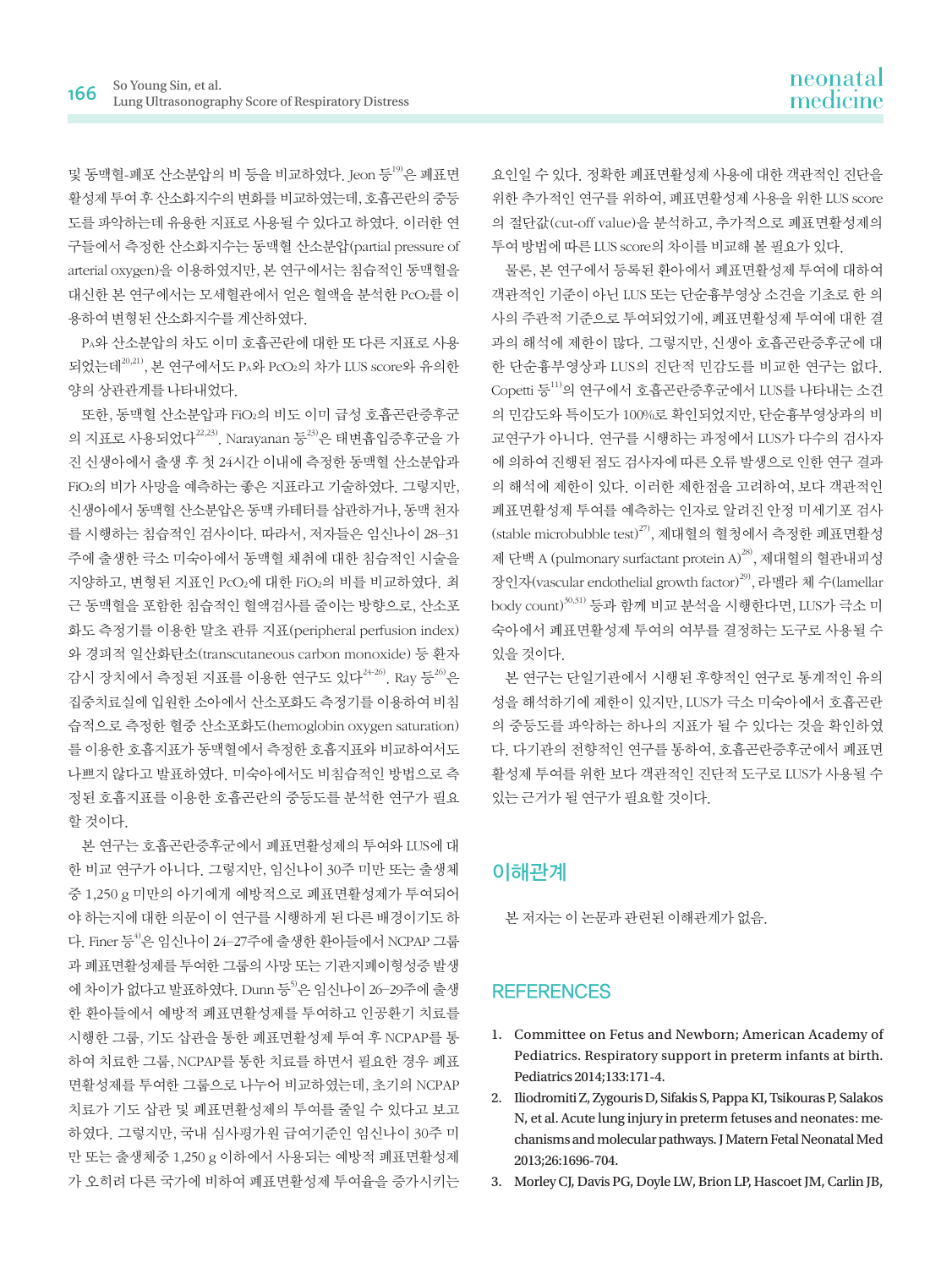### neonatal medicine

et al. Nasal CPAP or intubation at birth for very preterm infants. N Engl J Med 2008;358:700-8.

- 4. SUPPORT Study Group of the Eunice Kennedy Shriver NICHD Neonatal Research Network, Finer NN , Carlo WA, Walsh MC, Rich W, Gantz MG, et al. Early CPAP versus surfactant in extremely preterm infants. N Engl J Med 2010;362:1970-9.
- 5. Dunn MS, Kaempf J, de Klerk A, de Klerk R, Reilly M, Howard D, et al. Randomized trial comparing 3 approaches to the initial respiratory management of preterm neonates. Pediatrics 2011; 128:e1069-76.
- 6. Rojas-Reyes MX, Morley CJ, Soll R. Prophylactic versus selective use of surfactant in preventing morbidity and mortality in preterm infants. Cochrane Database Syst Rev 2012;3:CD000510.
- 7. Sweet DG, Carnielli V, Greisen G, Hallman M, Ozek E, Plavka R, et al. European consensus guidelines on the management of respiratory distress syndrome: 2016 Update. Neonatology 2017; 111:107-25.
- 8. Isayama T, Chai-Adisaksopha C, McDonald SD. Noninvasive ventilation with vs without early surfactant to prevent chronic lung disease in preterm infants: a systematic review and metaanalysis. JAMA Pediatr 2015;169:731-9.
- 9. Volpicelli G, Elbarbary M, Blaivas M, Lichtenstein DA, Mathis G, Kirkpatrick AW, et al. International evidence-based recommendations for point-of-care lung ultrasound. Intensive Care Med 2012;38:577-91.
- 10. Liu J. Lung ultrasonography for the diagnosis of neonatal lung disease. J Matern Fetal Neonatal Med 2014;27:856-61.
- 11. Copetti R, Cattarossi L, Macagno F, Violino M, Furlan R. Lung ultrasound in respiratory distress syndrome: a useful tool for early diagnosis. Neonatology 2008;94:52-9.
- 12. Copetti R, Cattarossi L. The 'double lung point': an ultrasound sign diagnostic of transient tachypnea of the newborn. Neonatology 2007;91:203-9.
- 13. Vergine M, Copetti R, Brusa G, Cattarossi L. Lung ultrasound accuracy in respiratory distress syndrome and transient tachypnea of the newborn. Neonatology 2014;106:87-93.
- 14. Brat R, Yousef N, Klifa R, Reynaud S, Shankar Aguilera S, De Luca D. Lung ultrasonography score to evaluate oxygenation and surfactant need in neonates treated with continuous positive airway pressure. JAMA Pediatr 2015;169:e151797.
- 15. Sin SY, Jin MJ, Lee NH, Park JH, Kim CS, Lee SL. Lung ultrasonography for the diagnosis of respiratory distress syndrome in late preterm infants: changing incidence: a single center experience. Neonatal Med 2017;24:13-9.
- 16. Kim TH, Choi MS, Chung SH, Choi YS, Bae CW. Morbidity of low birth weight infants in Korea (2012): a comparison with Japan and the USA. Neonatal Med 2014;21:218-23.
- 17. Wyckoff MH, Aziz K, Escobedo MB, Kapadia VS, Kattwinkel J, Perlman JM, et al. Part 13: neonatal resuscitation: 2015 American

Heart Association guidelines update for cardiopulmonary resuscitation and emergency cardiovascular care. Circulation 2015;132(18 Suppl 2):S543-60.

- 18. Kim BI, Choi JH, Yun CK. Changes of respiratory indices and clinical response to the different modes of delivery for administration of surfactant replacement therapy in the respiratory distress syndrome. J Korean Soc Neonatol 1997;4:205-16.
- 19. Jeon JH, Namgung R, Park MS, Park KI, Lee C. Oxygenation index as a respiratory parameter of respiratory distress syndrome in preterm infants. Korean J Pediatr 2008;51:145-9.
- 20. Krummel TM, Greenfield LJ, Kirkpatrick BV, Mueller DG, Kerkering KW, Ormazabal M, et al. Alveolar-arterial oxygen gradients versus the neonatal pulmonary insufficiency index for prediction of mortality in ECMO candidates. J Pediatr Surg 1984;19:380-4.
- 21. Berry DD, Pramanik AK, Philips JB 3rd, Buchter DS, Kanarek KS, Easa D, et al. Comparison of the effect of three doses of a synthetic surfactant on the alveolar-arterial oxygen gradient in infants weighing  $>$  or  $=$  1250 grams with respiratory distress syndrome. American Exosurf Neonatal Study Group II. J Pediatr 1994;124:294-301.
- 22. Bernard GR, Artigas A, Brigham KL, Carlet J, Falke K, Hudson L, et al. The American-European Consensus Conference on ARDS. Definitions, mechanisms, relevant outcomes, and clinical trial coordination. Am J Respir Crit Care Med 1994;149(3 Pt 1):818-24.
- 23. Narayanan A, Batra P, Faridi MMA, Harit D. PaO2/FiO2 ratio as predictor of mortality in neonates with meconium aspiration syndrome. Am J Perinatol 2019;36:609-14.
- 24. Terek D, Gonulal D, Koroglu OA, Yalaz M, Akisu M, Kultursay N. Effects of two different exogenous surfactant preparations on serial peripheral perfusion index and tissue carbon monoxide measurements in preterm infants with severe respiratory distress syndrome. Pediatr Neonatol 2015;56:248-55.
- 25. Karadag N, Dilli D, Zenciroglu A, Aydin B, Beken S, Okumus N. Perfusion index variability in preterm infants treated with two different natural surfactants for respiratory distress syndrome. Am J Perinatol 2014;31:1015-22.
- 26. Ray S, Rogers L, Pagel C, Raman S, Peters MJ, Ramnarayan P. PaO2/FIO2 ratio derived from the SpO2/FIO2 ratio to improve mortality prediction using the pediatric index of mortality-3 score in transported intensive care admissions. Pediatr Crit Care Med 2017;18:e131-6.
- 27. Chida S, Fujiwara T, Konishi M, Takahashi H, Sasaki M. Stable microbubble test for predicting the risk of respiratory distress syndrome: II. Prospective evaluation of the test on amniotic fluid and gastric aspirate. Eur J Pediatr 1993;152:152-6.
- 28. Cho K, Matsuda T, Okajima S, Matsumoto Y, Sagawa T, Fujimoto S, et al. Prediction of respiratory distress syndrome by the level of pulmonary surfactant protein A in cord blood sera. Biol Neo-